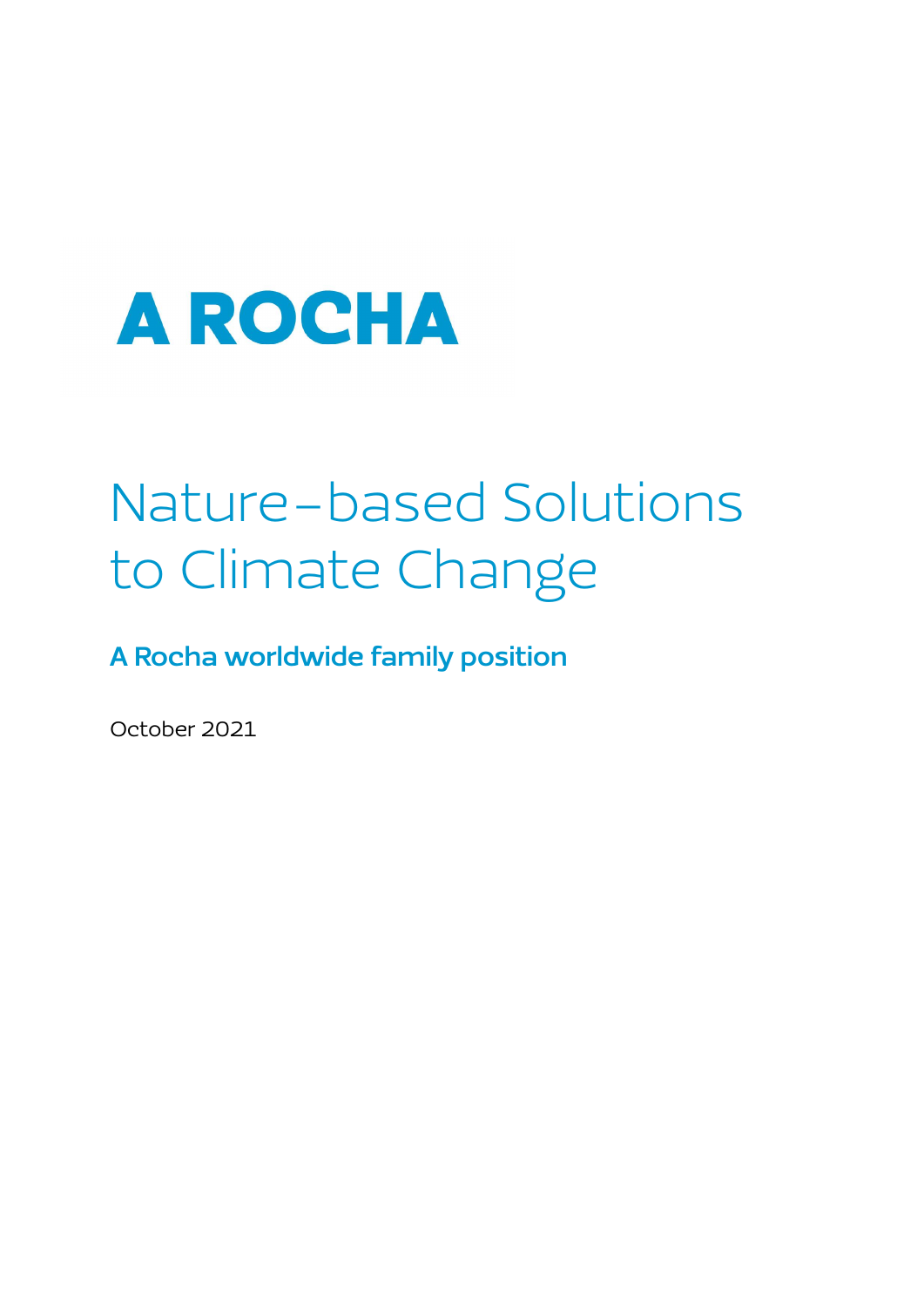# **Contents**

| Appendix - Reading on the biblical basis for concern for biodiversity 16 |  |
|--------------------------------------------------------------------------|--|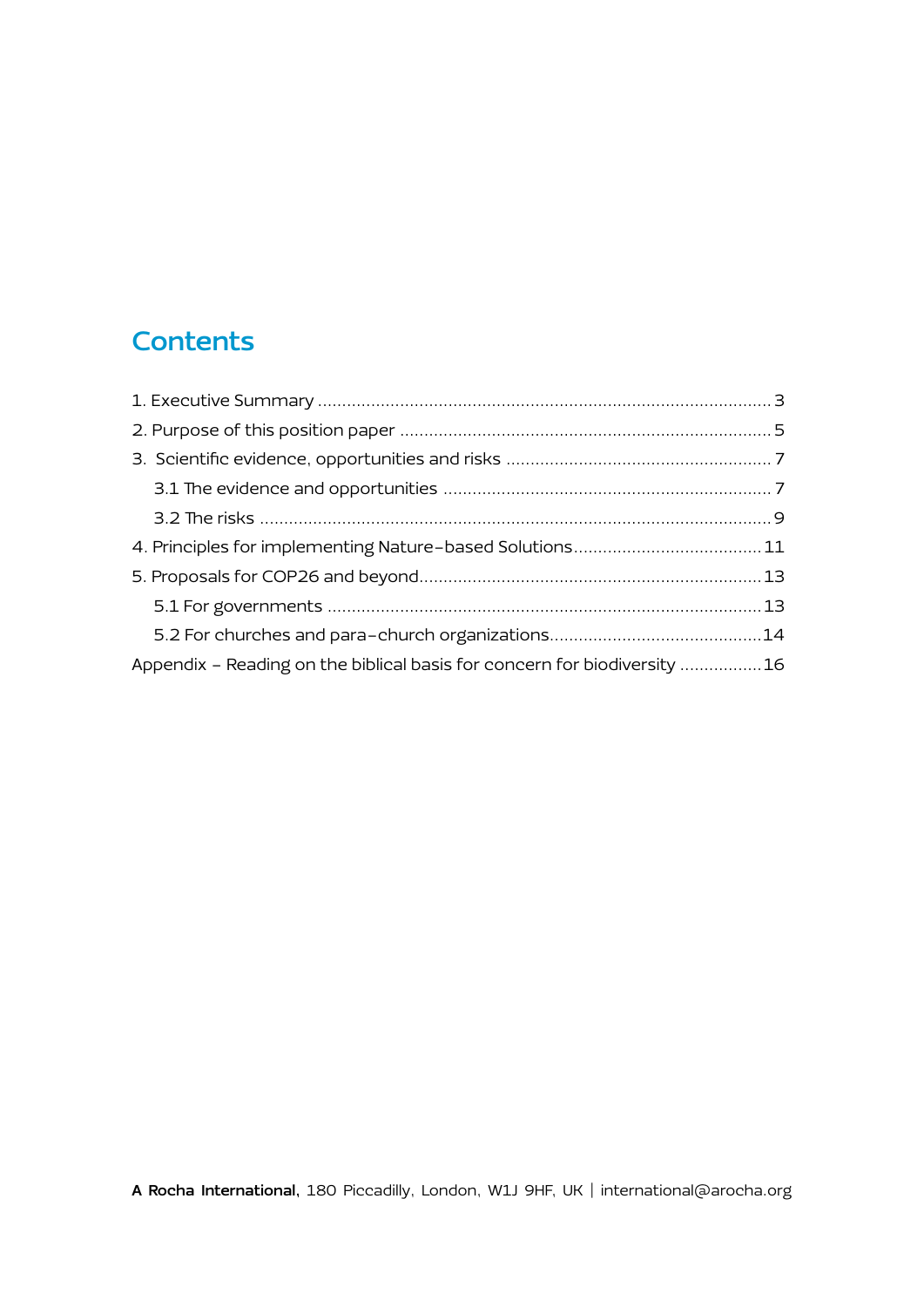## <span id="page-2-0"></span>**1. Executive Summary**

**Purpose:** This paper sets out the general position on Nature-based Solutions to climate change (NbS) of the A Rocha worldwide family. NbS is on the agenda of COP26 in Glasgow in November 2021 and we offer this as an input to all national negotiators. It will also be of general application thereafter not just to policy makers but to other sections of society wishing to address the climate and nature crises. This includes churches, para-church organizations, and individual Christians - A Rocha's particular constituency among the public.

**Definition:** Nature-based Solutions are approaches that work with and enhance nature on land and sea, providing benefits for both human wellbeing and biodiversity, to address societal challenges including climate change. Nature-based Solutions to climate change can both avoid greenhouse gas emissions and enhance carbon sinks on land and in the sea as well as build resilience and aid adaptation to climate change for both nature and people.

**Benefits:** NbS therefore offers multiple benefits to people, climate and nature that enhance biodiversity, promote human wellbeing, and support green economic recovery from the COVID pandemic and other shocks. For example, nature stores biological carbon in a diverse array of ecosystems, such as forests, mangroves, and grasslands. NbS that deliver larger and more connected ecosystems, and in better condition, will allow species to move and adapt in response to a changing climate. And NbS can contribute towards all the United Nations Sustainable Development Goals because nature and climate goals underpin production and consumption, which in turn underpin the wellbeing goals.<sup>1</sup>

**Approaches:** We see three main approaches of NbS: protecting intact ecosystems by, for example, ending and avoiding deforestation and reducing degradation of wetlands; restoring degraded ecosystems, such as coral reefs, wetlands, grasslands and forests; and managing grazing, farming and harvesting areas on land and at sea, for example by changing farming practices such as till regimes and livestock densities.

**Risks:** However, NbS are not without risks. These include: diverting attention from the extremely urgent need to cut global greenhouse gas emissions; that projects may be marketed as NbS which have insignificant benefits for either nature or climate and will only be 'greenwash'; and that projects may have perverse and unintended sideeffects. For example, large-scale tree planting to sequester carbon could have serious negative impacts upon nature if it replaced native forests and naturally occurring open habitats with non-native forest monocultures.

**Principles:** Based on our understanding of the science, our own experience and our Christian faith, we propose a set of principles to be followed by decision-makers in relation to NbS. These support and encourage the use of NbS as defined by the IUCN (of which A Rocha is a member); the view that governments must be consistently clear that NbS are not a substitute for the rapid phase out of fossil fuels; that NbS for climate action must also deliver for nature; and that NbS for the specific purposes

<sup>1</sup> United Nations Environment Programme (2021). *Making Peace with Nature: A scientific blueprint to tackle the climate, biodiversity and pollution emergencies.* Nairobi. https://www. unep.org/resources/making-peace-nature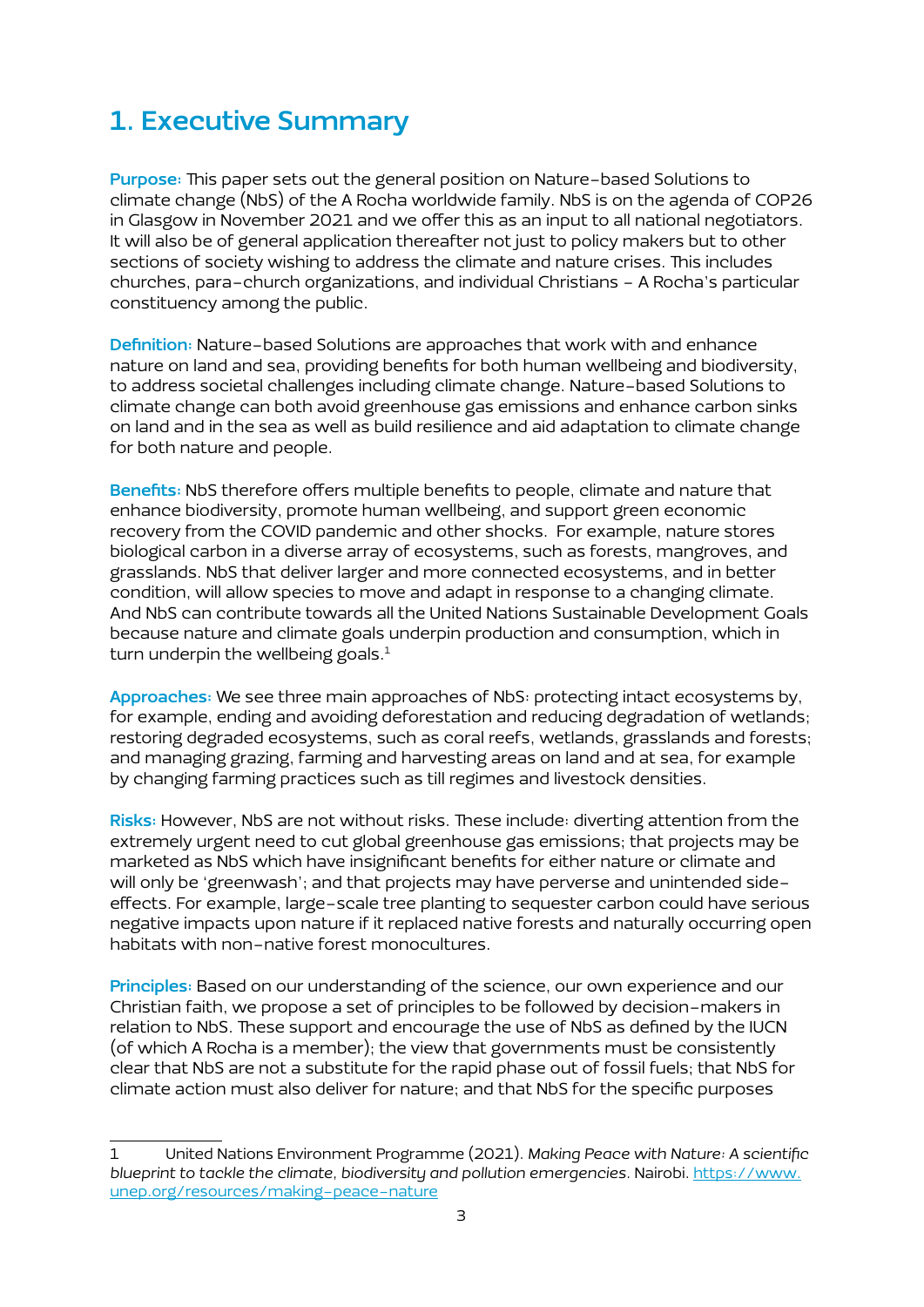of combating climate change, are themselves no substitute for a comprehensive international drive to protect the Earth's remaining intact ecosystem.

If carried out in the form above, we believe NbS to climate change would respect key biblical principles including: God's creation of and continuing care for the earth and all that is in it, declaring it 'all very good'; humanity's responsibility to reflect God's image in working and taking care of the earth; Jesus's command to 'Love your neighbour as yourself'; and God's justice and mercy towards the oppressed, marginalized and powerless.

**Proposals for COP:** Our recommendations for governments include: ensuring that NbS are included in Nationally Determined Contributions; agreeing to enact Article 6 of the Paris Agreement to support tightly regulated offset markets; and harmonizing the goals and mechanisms of the climate and biodiversity conventions for NbS.

Civil society has an important role to play, and churches within that. Our recommendations to churches include: sharing their learning across borders and traditions; assessing the capacity of their landholdings to contribute to NbS; and richcountry churches setting ambitious targets to continually reduce carbon emissions and become Carbon Neutral as part of global efforts to reach Net Zero.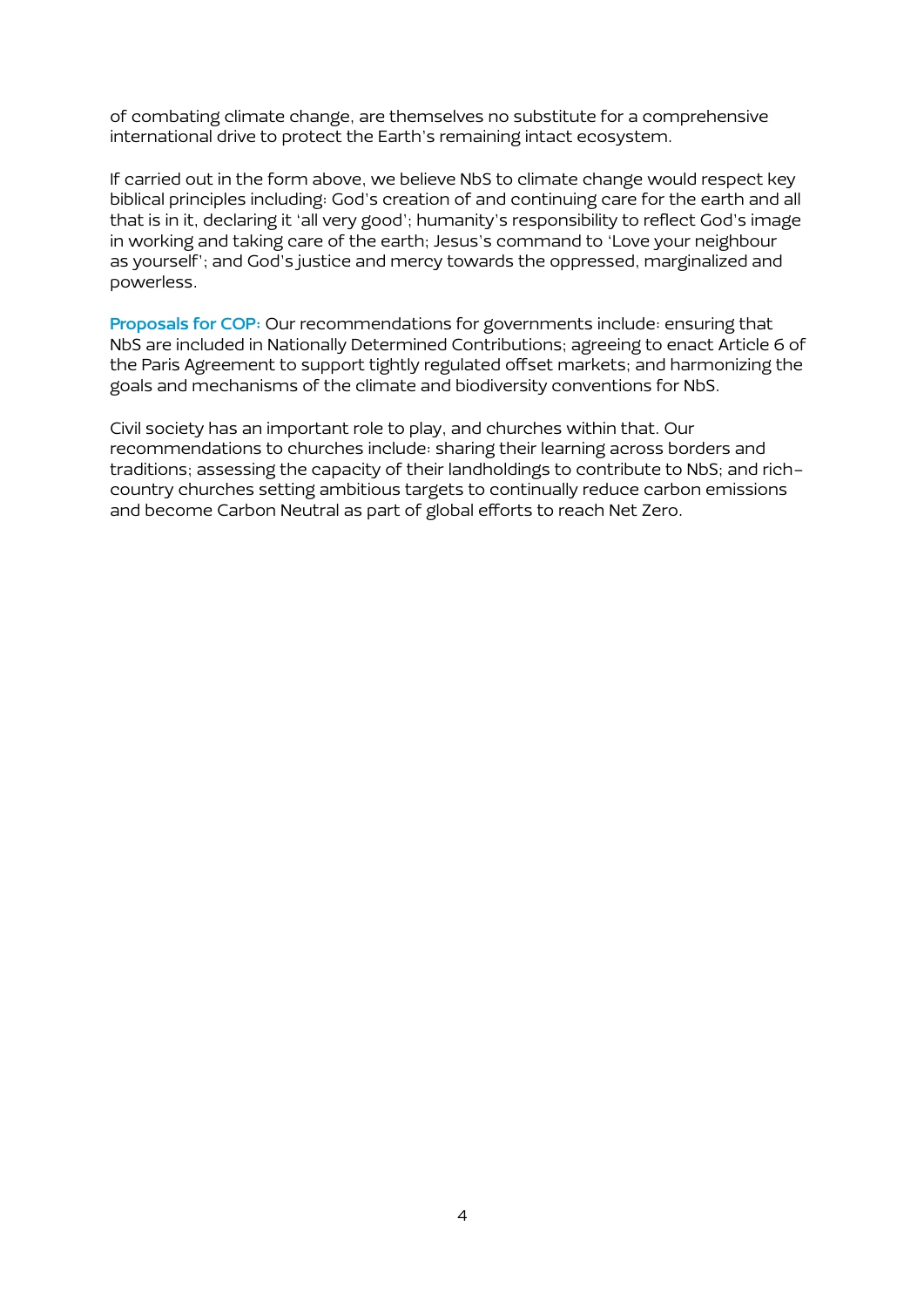### <span id="page-4-0"></span>**2. Purpose of this position paper**

This paper sets out the general position on Nature-based Solutions to climate change (NbS) of the A Rocha worldwide family. The paper is primarily intended as a contribution to national and international policy development and decision-making by A Rocha organizations engaging with their national representatives in advance of and during the 26th Conference of Parties (COP26) to the United Nations Framework Convention on Climate Change (UNFCCC).

In addition, we hope it will be useful for informing other groups within civil society, including churches and para-church organizations, about the subject of NbS and how they can deploy them appropriately.

The paper is based on our understanding of the relevant science, our practical experience of nature conservation in a context of climate change, and our understanding of the broad political and economic context in late 2021. It is underpinned by our biblical/theological understanding of the responsibility of humans to care for the natural environment and people. It is also underpinned by more than 30 years' experience as a network of how to bring together science and Christian faith to achieve positive outcomes for people and nature.

While it will be of general application in domestic and international policy processes, a final section sets our position towards NbS in relation to the forthcoming COP26 which will take place in Glasgow, UK, in November 2021.

The subject of NbS is of significance to us as a network of Christian conservation organizations for several reasons, including:

- **Co-benefits:** There is growing recognition in scientific circles that conservation and climate mitigation/adaptation have large potential 'co-benefits' - if done well, much of what is good for nature will also be good for the climate, and vice versa. So, we need to understand what 'well' looks like, pursue it intentionally, and recognize the potential pitfalls to avoid.
- **The opportunity of growing public and political awareness:** There is growing public recognition in some countries of a biodiversity loss crisis, as well as a climate crisis. This provides an important opportunity to act faster by finding solutions that work for both. The fact that governmental and intergovernmental fora are also recognizing the linkages - for example, Nature-based Solutions on the agenda for the COP26 climate negotiations - provides further opportunities to ratchet up public and political awareness and commitment to action on nature and climate.
- **Necessity of a community-based approach:** Nature-based Solutions are inherently spatially explicit, meaning that effective implementation of them must engage land managers, owners, and those with resource and land rights. This requires a community-based approach to succeed - something the A Rocha worldwide family is committed to, and to which churches can make an important contribution. Key to this approach must be an adherence to the principles of free, prior and informed consent.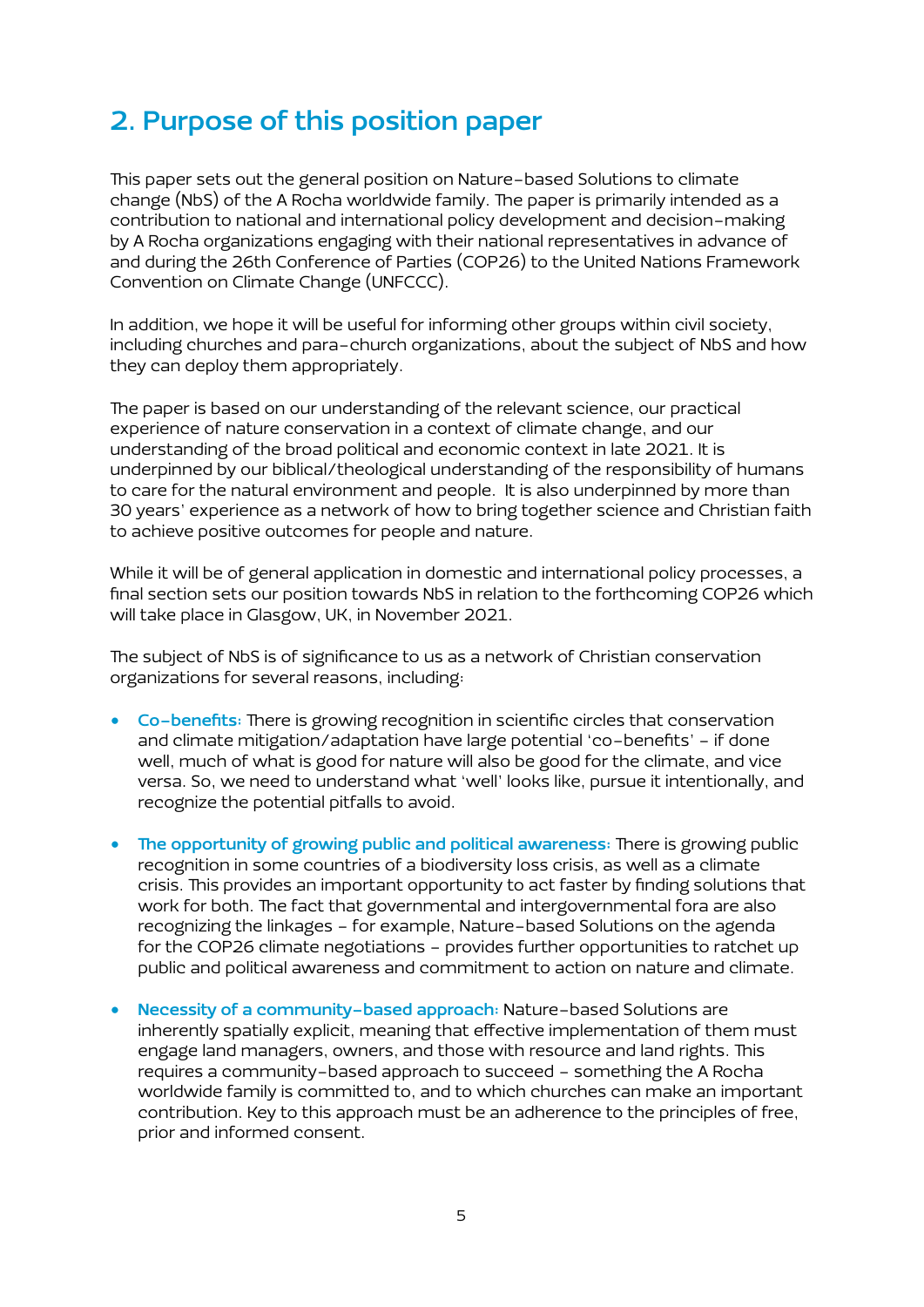- **The opportunities and risks of greater funding for 'nature':** Government and corporate spending on climate mitigation and adaptation will increasingly be directed to 'natural solutions.' This has the potential to increase funding towards nature conservation but there is also a risk that, in governments' drive to take faster action on climate change, they 'use' nature in a way that abuses or damages other aspects of it.
- **The biblical mandate for action:** As Christians we believe that the Bible, the foundational guide for our faith, gives a clear mandate for humans to care for the environment - from individual species to the whole climate system. So mobilizing the global Christian community to play this role by taking a holistic, integrated approach to climate and nature could make a very significant contribution to the enormous global challenges ahead of avoiding climate catastrophe and mass species extinction.

In light of the above we believe there is an urgent need for a more rounded understanding of Nature-based Solutions to climate change and their potential benefits and risks among governments and civil society, including A Rocha organizations and their audiences. We urge all civil society groups with relevant experience or insight to feed into the national and international debates and policy processes on this subject, to secure the greatest possible co-benefits for climate and nature and to avoid potential pitfalls. To that end, the A Rocha worldwide family wishes to share its expertise and recommendations with governments and the rest of civil society and invites feedback so that we can also learn from others.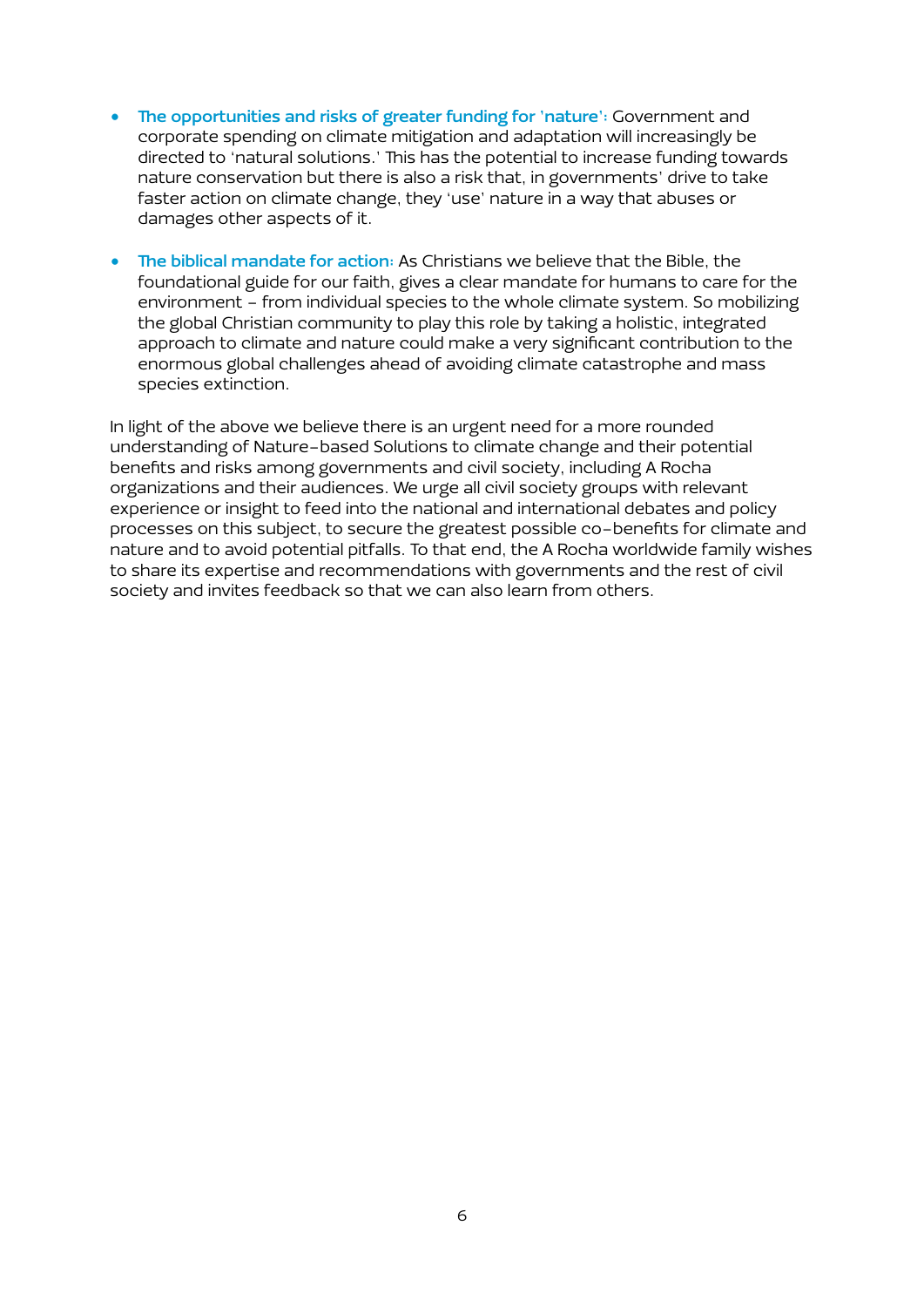# <span id="page-6-0"></span>**3. Scientific evidence, opportunities and risks**

### 3.1 The evidence and opportunities

Nature-based Solutions are approaches that work with and enhance nature on land and sea, providing benefits for both human wellbeing and biodiversity, to address societal challenges<sup>2</sup>,<sup>3</sup> including climate change.<sup>4</sup> Nature–based Solutions to climate change can both avoid greenhouse gas emissions and enhance carbon sinks on land and in the sea as well as build resilience and aid adaptation to climate change for both nature and people.

NbS therefore offer multiple benefits to people, climate and nature that enhance biodiversity, promote human wellbeing, and support green economic recovery from the COVID pandemic and other shocks. Another way of saying this is: NbS builds resilience in nature, communities and food systems by mitigating climate change and helping people and ecosystems adapt to more extreme weather.

Nature stores biological carbon in a diverse array of ecosystems, such as forests, mangroves, grasslands, soils, seagrass beds, crops, coral reefs, marine sediments, and wetlands. When these are destroyed or damaged, the carbon dioxide, as well as other potent greenhouse gases such as methane and nitrous oxide, are released into the atmosphere where they contribute to climate change for many decades. When damaged ecosystems regenerate and regrow, they draw carbon out of the atmosphere and re-store it in the ecosystem. NbS can therefore help mitigate climate change by both reducing emissions into the atmosphere by avoiding ecosystem destruction, and by absorbing atmospheric CO2 when ecosystems are restored.

NbS can also help biodiversity as well as human societies adapt to the impacts of global heating. NbS that deliver larger and more connected ecosystems and in better condition, will allow species to move and adapt in response to a changing climate. NbS can moderate rising heat in urban areas, protect coastal areas from rising sea levels and increasing storm surges, and increase drought resistance of rangelands.

NbS can contribute towards all the United Nations Sustainable Development Goals because nature and climate goals underpin production and consumption, which in turn underpin the wellbeing goals.<sup>5</sup>

Planting of native trees is a well-known form of Nature-based Solution to climate change. However, it is only one of many approaches.<sup>6</sup> Large-scale tree planting may be essential in countries or landscapes where deforestation and overgrazing has

- what-are-nature-based-solutions/ Chausson, A, 2020. *Mapping the effectiveness of naturebased solutions for climate change adaptation*, Global Change Biology, 26, 6134-6155.
- 4 Natural climate solutions can sometimes refer to NbS but may also include actions that are more purely climate focussed without the same benefits to biodiversity or society. 5 United Nations Environment Programme (2021). *Making Peace with Nature: A scientific blueprint to tackle the climate, biodiversity and pollution emergencies*. Nairobi. https://www. unep.org/resources/making-peace-nature
- 6 Griscom, B.W. et al. 2017, Natural climate solutions. Proceedings of the National Academy of Sciences, 114, 11645-11650; DOI: 10.1073/pnas.1710465114

<sup>2</sup> IUCN, 2020. *Global Standard for Nature-based Solutions. A user-friendly framework for the verification, design and scaling up of NbS.* First edition. Gland, Switzerland: IUCN. Nature Based Solutions Initiative: https://www.naturebasedsolutionsinitiative.org/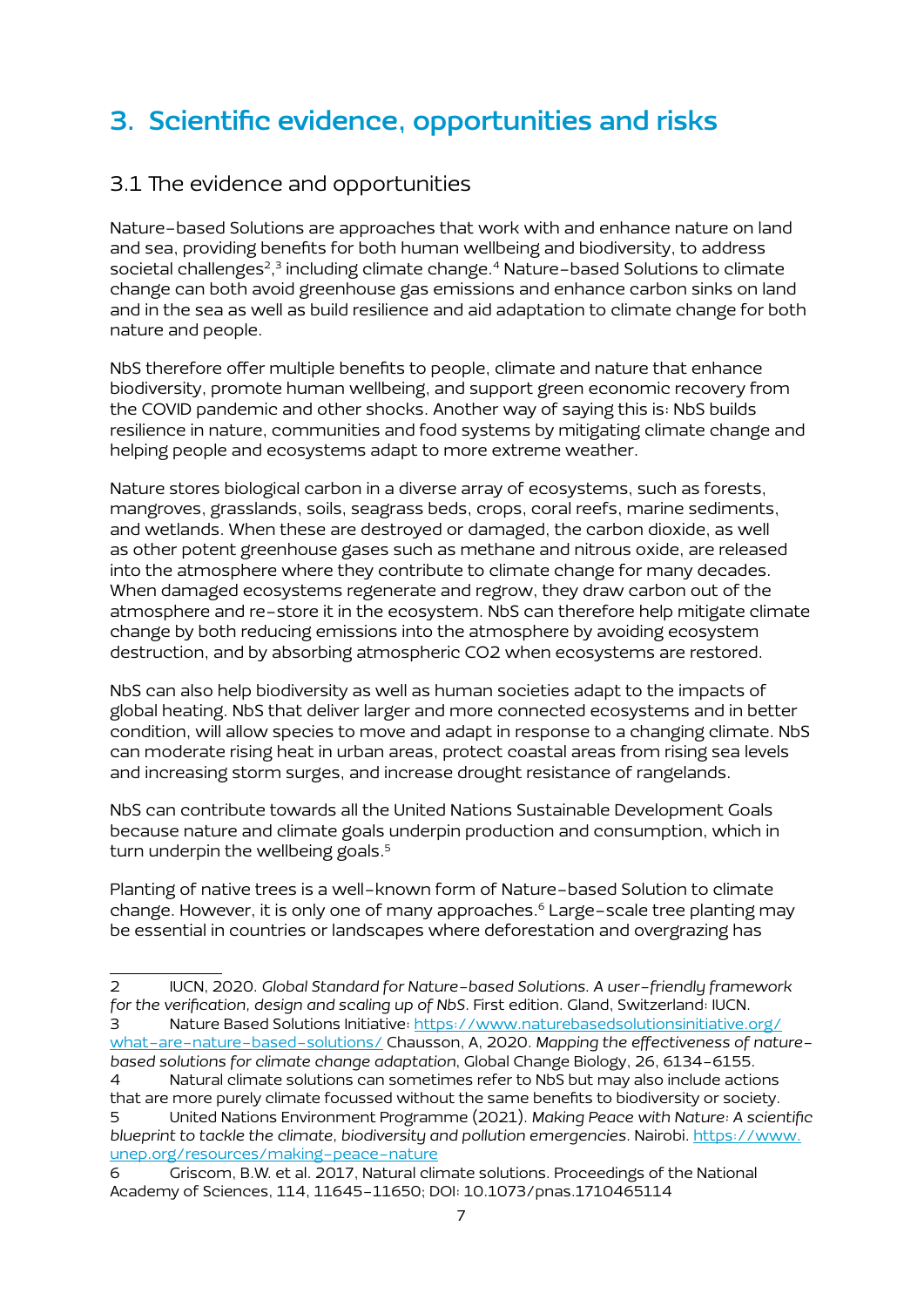removed forests and soil seed banks. However, in countries and landscapes where large-scale deforestation is still occurring, tree planting should not be the priority but rather forest conservation. Tree planting is a much more expensive NbS than ending major forest destruction. Further, not all trees are efficient at storing carbon. Poorly planned afforestation can worsen climate change by planting trees with dark green leaves that absorb more sunlight than, say, lighter coloured grasses or soil.7, 8 Various governments and NGOs have announced plans to plant hundreds of millions of - or a billion, or even a trillion - trees as a major NbS to address climate and nature crises.<sup>9</sup> However, the priority NbS involving forests and woodlands should firstly be protecting existing forests, then restoring degraded forests and then major tree planting, as proposed by Trillion Trees and 1t.org.10,11

Climate-ready revegetation through tree planting and direct seeding is increasingly critical to enable future vegetation to better cope with the impacts of climate change. This might involve favouring plants which are more tolerant of hotter and drier conditions to establish vegetation that will be more resilient as global heating worsens.

On land, most carbon occurs in soil rather than in trees.12 The top metre of the world's soils are a vast carbon store. Managing soils is key as erosion causes loss of soil carbon levels and also reduces forest growth.

The potential contributions of NbS for climate are not unlimited. With large scale implementation NbS could possibly sequester 10 billion tonnes of carbon dioxide equivalents each year,<sup>13</sup> and as much as 20 billion tonnes per year amid certain conditions.14 Given that agriculture, forestry and other land use (AFOLU) is responsible for ~10–12 billion tonnes per year of emissions 15 NbS might only be sufficient to counteract this one sector, let alone emissions from fossil fuels. Nonetheless, NbS can make a substantial contribution, and this highlights how far out of line is the 2.5% of climate mitigation financing that has been directed towards NbS.16

There are three main approaches of NbS: protecting, restoring and managing. Each

<sup>7</sup> Kirschbaum, M, et ali, 2011. Implications of albedo changes following afforestation on the benefits of forests as carbon sinks. *Biogeosciences*, 8, 3687–3696. doi:10.5194/bg-8- 3687-2011

<sup>8</sup> Popkin, G, 2019. How much can forests fight climate change? *Nature*, 565, 280-282. doi: https://doi.org/10.1038/d41586-019-00122-z

<sup>9</sup> Major tree planting initiatives are being implemented, or have been announced, by many nations and NGOs, including China, World Economic Forum, Pakistan, the Sahel, Trillion Tree Campaign and The Nature Conservancy.

<sup>10</sup> Trillion Trees is a joint venture between BirdLife International, Wildlife Conservation Society and WWF. It works to protect and restore forests and end deforestation.

<sup>11 1</sup>t.org is part of the World Economic Forum's efforts to accelerate Nature-based Solutions and was set up to support the UN Decade on Ecosystem Restoration 2021-2030. Its goal is conserving, restoring and growing 1 trillion trees by 2030.

<sup>12</sup> IUCN, 2015. *Land Degradation and Climate Change: The multiple benefits of sustainable land management in the drylands*. Issues brief.

<sup>13</sup> Griscom, B.W. et al. 2017, Natural climate solutions. *Proceedings of the National Academy of Sciences*, 114, 11645-11650; DOI: 10.1073/pnas.1710465114

<sup>14</sup> Girardin, C.A.J., 2021. Nature-based solutions can help cool the planet — if we act now. *Nature*, 593, 191-194.

<sup>15</sup> United Nations Climate Change, 2021. Introduction to Land Use. Available for viewing at Introduction to Land Use

<sup>16</sup> Griscom, B.W. et al. 2017, Natural climate solutions. *Proceedings of the National Academy of Sciences*, 114, 11645-11650; DOI: 10.1073/pnas.1710465114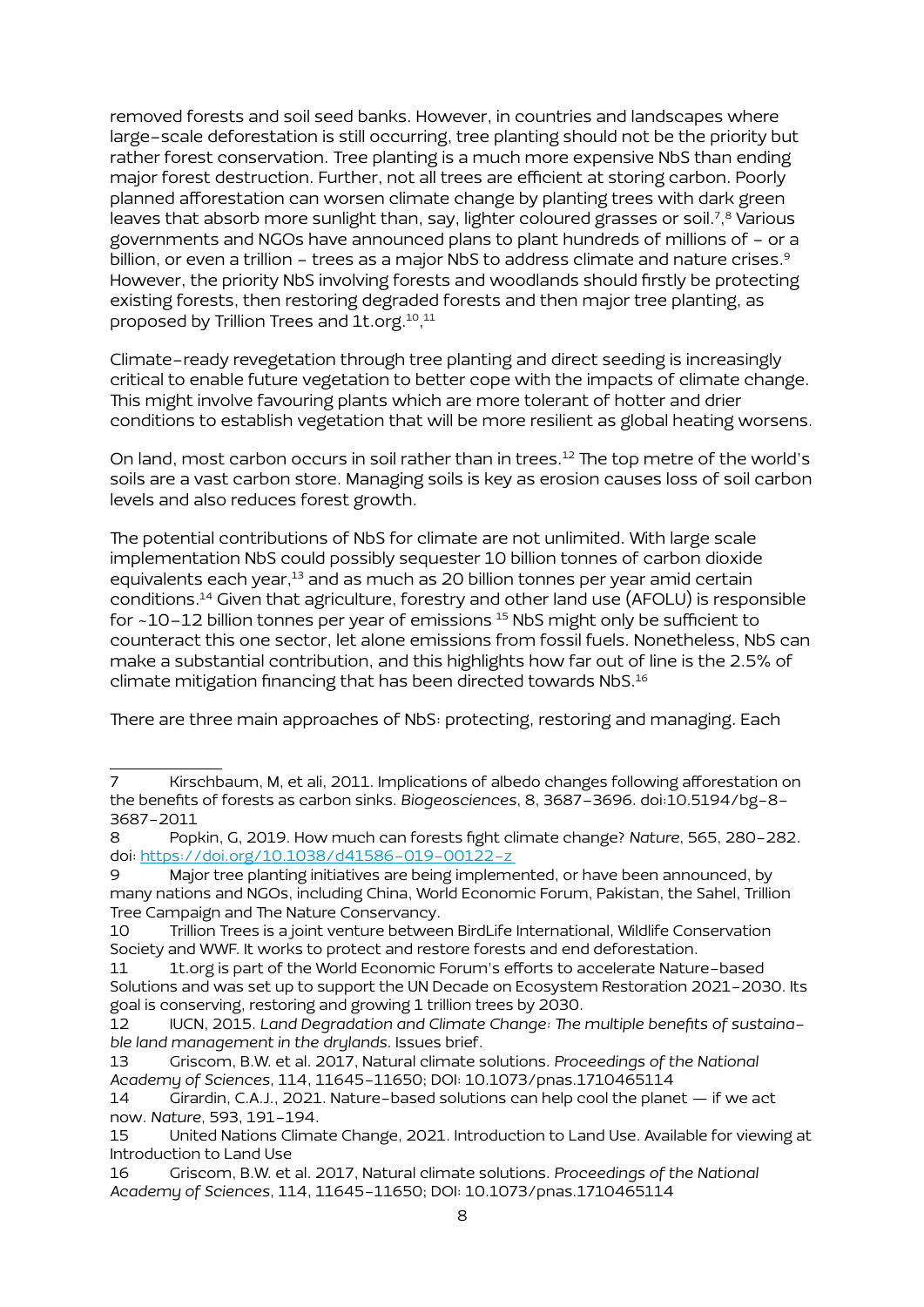<span id="page-8-0"></span>of these can reduce emissions into the atmosphere as well as draw CO2 out of the atmosphere.

**A. Protecting intact ecosystems** by, for example, ending and avoiding deforestation and reducing degradation of wetlands, grasslands and marine and coastal systems will prevent new emissions, allow those systems to draw down more CO2, and ensure they can function in adaptation. This can be achieved by establishing protected and conserved areas and addressing the major drivers of degradation such as logging, altered fire regimes, invasive species and infrastructure development.

**B. Restoring degraded ecosystems** can happen cost-effectively by enabling natural regeneration to proceed. The enabling may require active changes to exploitative practices by, for example, preventing bottom trawling, reducing disturbance, or preventing sedimentation. Natural regeneration can be assisted such as by seeding and planting, or engineering to reverse the effects of wetland drainage. More active restoration may be needed of, for example, coral reefs, or other seriously depleted ecosystems.

**C. Manage grazing, farming and harvesting areas on land and at sea** can involve novel and improved practices such as no-till and conservation agriculture, changing equipment to reduce harvesting impacts, and reduced livestock densities.

NbS vary greatly in the contribution they could make and in their cost effectiveness. For example, avoiding deforestation, forest restoration, increasing trees in agricultural landscapes and avoiding damaging and destroying peatlands could make the greatest contributions globally.17 However, for individual nations these priorities may differ and involve other actions that maximize emissions reductions and which yield greatest benefits for people and nature<sup>18</sup>. Conservation and restoration often entail a significant change in land and sea use, which requires consent from local communities, financial incentives and support from governments.

### 3.2 The risks

### **A. Diversion from reducing emissions**

The biggest danger to climate change as well as nature loss is diversion or distraction: that some politicians and businesses who were always reluctant to address the need to get our economies off fossil-fuel, will now promote 'Nature-based Solutions' as a magic bullet, to delay other necessary actions they wish to avoid. The single biggest contribution to global heating remains fossil fuel burning. And we have to stop this very fast.

#### **B. Greenwash**

There is a clear risk that some businesses that generate emissions from fossil fuel production and use will attempt to use NbS to distract from their damaging core operation by undertaking projects which simply greenwash the damage done by them.

<sup>17</sup> Girardin et al., 2021. Nature-based solutions can help cool the planet — if we act now. *Nature*, 593, 191-194.

<sup>18</sup> Roe et al. (In press). Land-based measures to mitigate climate change: potential and feasibility by country. Global Change Biology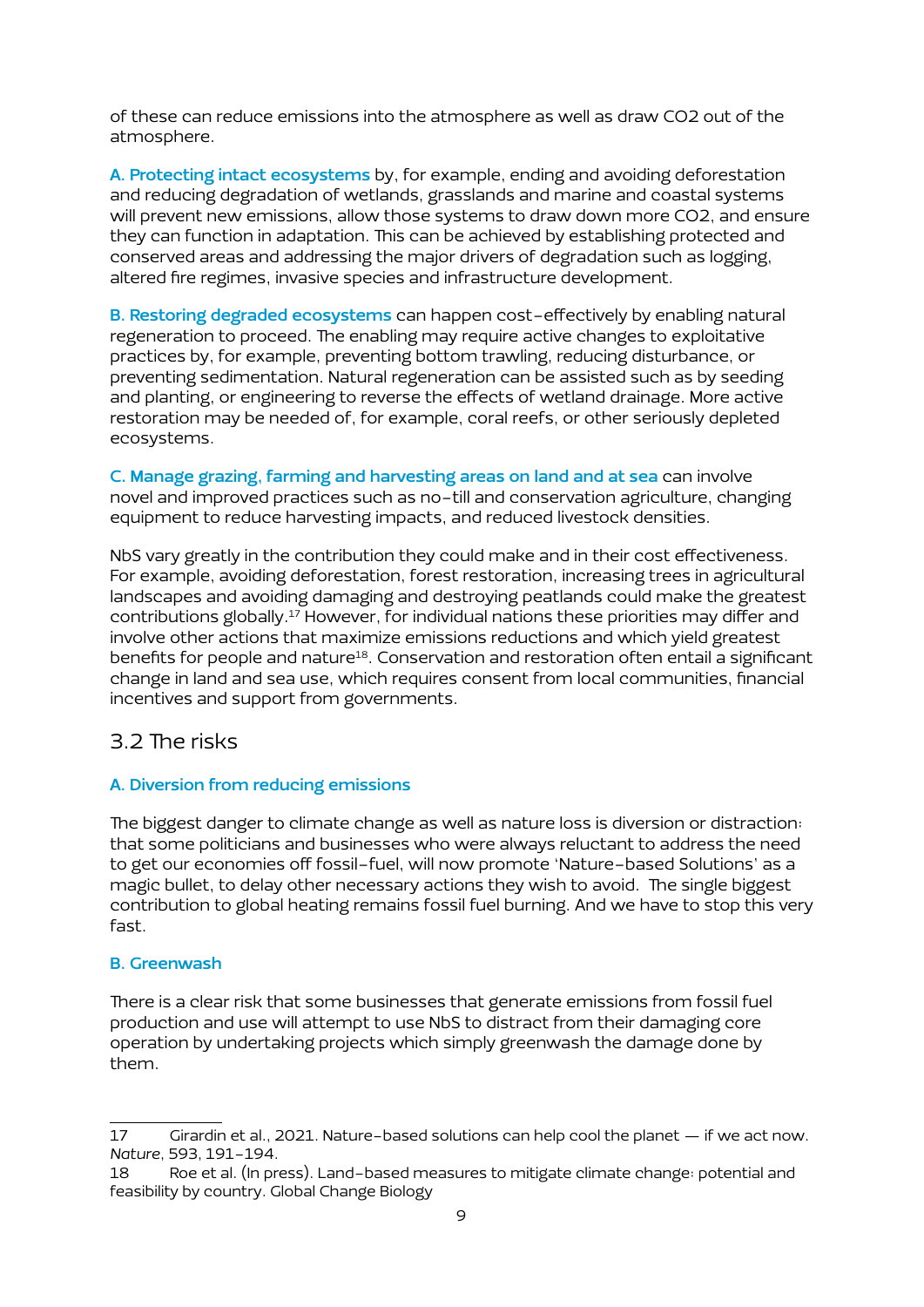#### **C. Offsetting reduces incentive to phase out fossil fuels**

A particular threat of diversion and greenwash comes from the use of carbon offsetting schemes in place of emissions reductions. As set out above, NbS must not replace rapid, ambitious action to phase out the burning of fossil fuels and a general reduction of energy demand, especially in countries of the Global North. Some 'offsetting' schemes, where nature in the form of, say, reforestation schemes, is presented as compensating for greenhouse gas emissions elsewhere, could increase greenhouse gas emissions if businesses or countries choose to offset before doing the maximum to cut their actual emissions. Such an 'offsetting first' approach will prolong the fossil fuel era and lead to even more dangerous climate change. A global standard for NbS was adopted in 2020 by the IUCN<sup>19</sup> after extensive worldwide consultation; applying this standard is critical in reducing misuse of supposed offsets which would delay phasing out fossil fuels.

#### **D. Perverse and negative impacts**

Interventions that have been described as Nature-based Solutions for climate change can in fact have negative or perverse impacts upon nature and people when poorly designed and implemented.<sup>20</sup> Such interventions are not NbS as defined by IUCN. The goal should be creating NbS that are positive for climate, biodiversity and people. This means conserving and restoring biodiversity from the scale of the gene to the ecosystem, and working in partnership with local communities while respecting Indigenous and other rights.

For example, large-scale afforestation to sequester carbon that is poorly planned can have serious negative impacts upon nature by replacing native forests and naturally occurring open habitats with non-native forest monocultures. Large-scale production of biofuels, such as ethanol from corn to replace fossil fuel use in cars, can reduce food availability, compete for scarce high value agricultural land, stretch water supplies, and require intensive application of pesticides or herbicides. Similarly, trees harvested for 'Bioenergy with Carbon Capture and Storage' (BECCS) can lead to loss and degradation of natural habitats to provide the required biomass $^{21}$  with even worse impacts when native forests are cleared to grow monocultures of fast-growing nonnative eucalypts or pines.

<sup>19</sup> IUCN, 2020. *Global Standard for Nature-based Solutions. A user-friendly framework for the verification, design and scaling up of NbS*. First edition. Gland, Switzerland: IUCN. 20 IPBES-IPCC Co-sponsored Workshop: Biodiversity and Climate change. Scientific

Outcomes. See page 25.

<sup>21</sup> Biomass can include tree trunks, branches, leaves or manufactured wood pellets.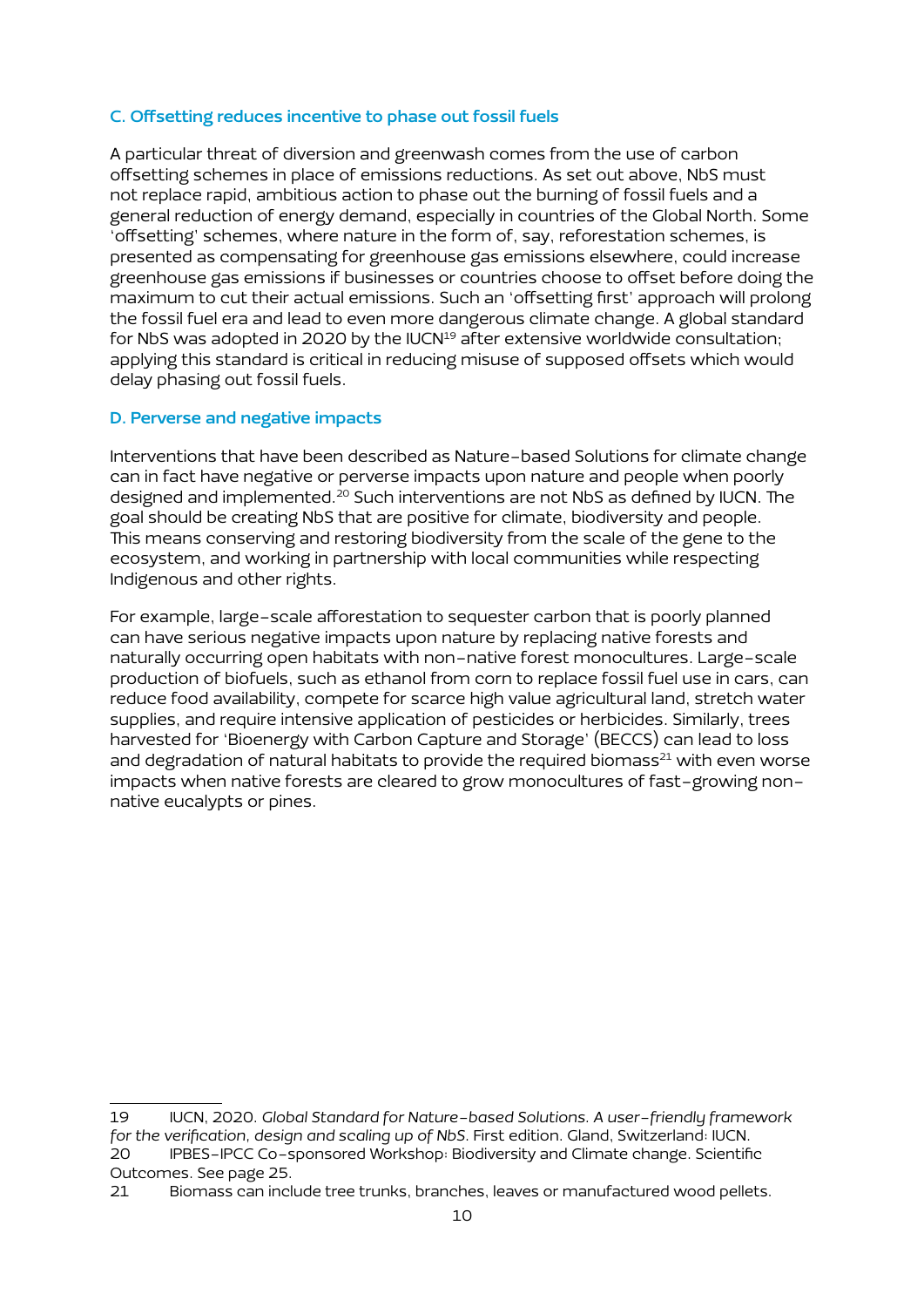## <span id="page-10-0"></span>**4. Principles for implementing Nature-based Solutions**

Based on our understanding of the science, our own experience and our Christian faith, and with due humility regarding the limits of human understanding, we propose the following principles should be followed by decision-makers in relation to NbS.

- **A. We support and encourage the use of NbS as defined by the IUCN** to address climate change and habitat and species loss. NbS are an important complement to the rapid phaseout of fossil fuels and an end to large-scale conversion of the world's carbon sinks.
- **B. Governments, however, must be consistently clear that NbS are not a substitute for the rapid phase out of fossil fuels**, 22 but can only complement them to limit Earth's temperature rise as close as possible to 1.5oC under the Paris Agreement.
- **C. NbS should be implemented with the free, prior and informed consent of Indigenous Peoples and local communities** in a way that respects their cultural and ecological rights through ensuring transparency, inclusion and equity;<sup>23</sup> NbS should be developed in a bottom-up way that recognizes local knowledge and customary practices that are beneficial to people, nature and climate, such as low or no-till farming practices.
- **D. NbS for climate action must also deliver for nature** and not just be delivered by nature to ensure NbS are not detrimental to nature and people.
- **E. NbS, therefore, should be designed and implemented to achieve measurable positive outcomes** to the climate and nature as well as providing health, wellbeing and economic opportunities for people.24, 25 They should certainly do no harm to nature.
- **F. NbS for the specific purposes of combating climate change, are themselves no substitute for a comprehensive international drive to protect the Earth's remaining intact ecosystems** and biomes which are of importance for both biodiversity and carbon storage, while also protecting people from climate change impacts.26 NbS can contribute to this drive and must be pursued in a manner which is consistent with it.

These principles should be embedded in, and assured by, adequate policy, governance and evaluation methods by local, national government and intergovernmental organizations. These should encourage uptake of NbS and adherence to these

Ibid.

<sup>22</sup> Seddon, N, and Smith, A, et al., 2021. Getting the message right on nature-based solutions to climate change. *Global Change Biology*, 27, 1518-1546. https://doi.org/10.1111/ gcb.15513<br>23 **Ibic** 

<sup>24</sup> Ibid.

<sup>25</sup> Stafford, R, et al., 2021. *Nature-based solutions for climate change in the UK: a report by the British Ecological Society*, London, UK. Available at: www.britishecologicalsociety.org/ nature-based-solutions

<sup>26</sup> Austin, W, et al, 2021. *Nature-based solutions for climate change, people and biodiversity*. COP26 Universities Network Briefing / April 2021, see p 2.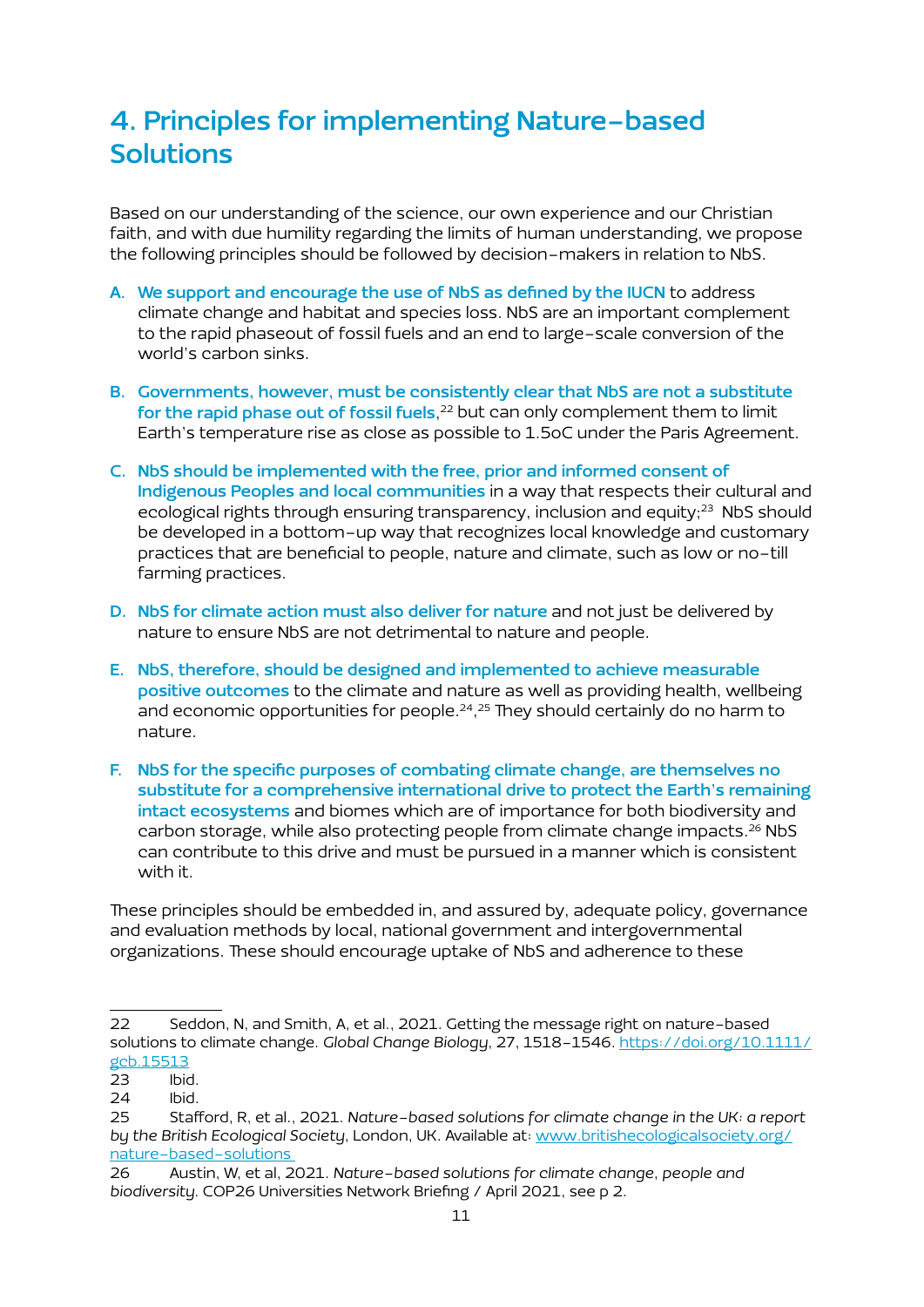principles from interconnected local projects through to continental scale initiatives. They should also seek to ensure 'join up' at national and international levels, for maximum global impact in the face of the climate and biodiversity emergencies;<sup>27</sup>

If carried out in the form above, we believe NbS to climate change would respect key biblical principles including:

- The Earth was created by God to be good (Genesis 1:31).
- Humanity does not own the Earth, but rather people were created in God's image to 'work it and take care of it' (Genesis 1:26-28; 2:15; Psalm 24:1-2; Psalm 50:10-12).
- Jesus's command to 'Love your neighbour as yourself' (Mark 12:31) rather than loving money (Matthew 6:24; Hebrews 13:5) and being greedy (Proverbs 1:19; Luke 12:15), or hypocritical (Romans 12:9, Matthew 7:3-5).
- God's saving care and compassion not only for humanity but all creatures and the ecosystems that support them (Genesis 9:8-17; Psalm 104:5-28; Psalm 145:8-9; Job 38-39).
- God's justice and mercy towards the oppressed, marginalized, poor, vulnerable, orphans and powerless (Psalm 146:6-8; Psalm 10: 14-18; Amos 5:12; Zechariah 7:9-10; Micah 6:8; Matthew 25:35-36).
- Restitution should be made for stealing or harming others' property or livelihoods by repaying them at least the value of the damage caused (Exodus 22:1, 3-6; Leviticus:2-5; Luke 19:8).

See Appendix for further reading on the biblical basis for care of the environment.

<sup>27</sup> Stafford, R, et al., 2021. *Nature-based solutions for climate change in the UK: a report by the British Ecological Society*, London, UK. Available at: www.britishecologicalsociety.org/ nature-based-solutions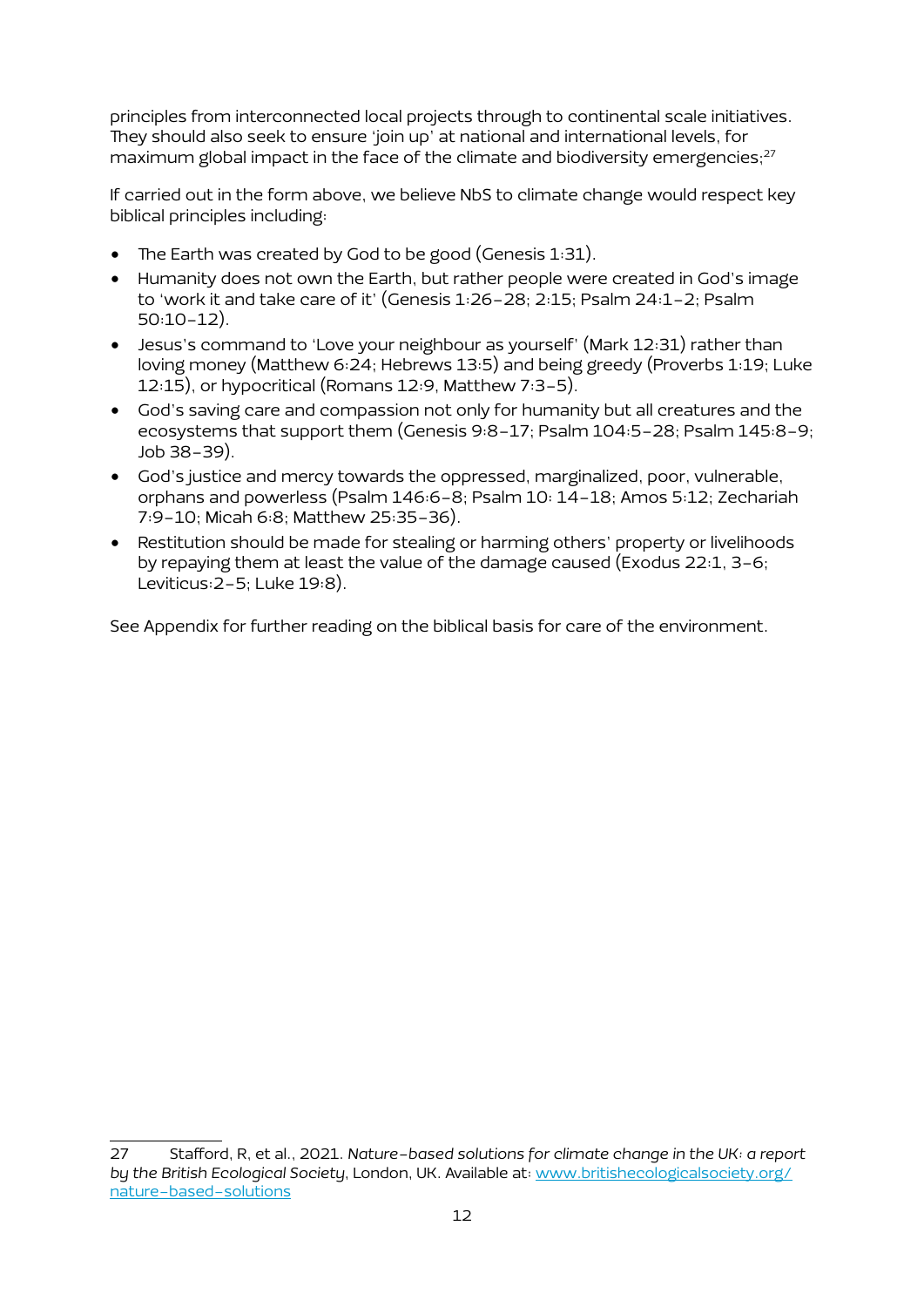# <span id="page-12-0"></span>**5. Proposals for COP26 and beyond**

### 5.1 For governments

### **A. Included in NDCs**

Prior to COP26, all governments should ensure that NbS, as defined by IUCN, are included in their Nationally Determined Contributions (NDCs), setting out their voluntary emissions targets and how they intend to achieve them. Countries should explore and include the potential for NbS to contribute to both climate mitigation (cutting emissions) and adaptation (building resilience of people and economies to the impacts of climate change). They should also link what they propose on NbS to national biodiversity plans and commitments made or being developed under the Convention on Biological Diversity, to ensure maximum policy consistency, integration and impact.

#### **B. Enact Article 6 of the Paris Agreement to support tightly regulated offset markets**

Significantly increasing support and financing for NbS depends upon COP26 agreeing how to make Article 6 of the Paris Agreement operational. Article 6 requires a mechanism …

 $\cdot$ (a) To promote the mitigation of greenhouse gas emissions while fostering *sustainable development; (b) To incentivize and facilitate participation in the mitigation of greenhouse gas emissions by public and private entities authorized by a Party.'*

A tightly regulated compliance offset market could contribute to Article 6 and promote effective NbS<sup>28</sup> However, offsets should only be permitted once the offsetter, usually a rich nation with large per capita emissions, has clearly demonstrated reductions in fossil fuel use consistent with a 1.5oC outcome. If the market is not tightly regulated, offsets present real risks of global inequality as wealthier nations are enabled to maintain costly economies and lifestyles whilst looking to poorer nations to compensate for these. A verified standard that prevents offsetting by those who have made inadequate progress to reduce fossil fuel emissions could help reduce this risk.

#### **C. Harmonize goals and mechanisms of the climate and biodiversity conventions for NbS**

NbS can help achieve the goals of both the UN Framework Convention on Climate Change and the Convention on Biological Diversity. The first draft of the CBD Post-2020 Global Biodiversity Framework proposes a target of protecting 30% of land and sea by 2030, and at least 20% of degraded freshwater, marine and terrestrial ecosystems under restoration<sup>29</sup>. NbS goals and mechanisms under the climate and biodiversity COPs should be harmonized to fully embed NbS in both and to avoid confusion and perverse outcomes.

<sup>28</sup> Girardin, C.A.J., 2021. Nature-based solutions can help cool the planet — if we act now. *Nature*, 593, 191-194.

<sup>29</sup> United Nations Environment Program, 2020. First Zero Draft Of The Post-2020 Global Biodiversity Framework. Prepared by the Open-ended working group on the post-2020 global biodiversity framework. D. 2030 action targets, (a) Reducing threats to biodiversity 12.a.2.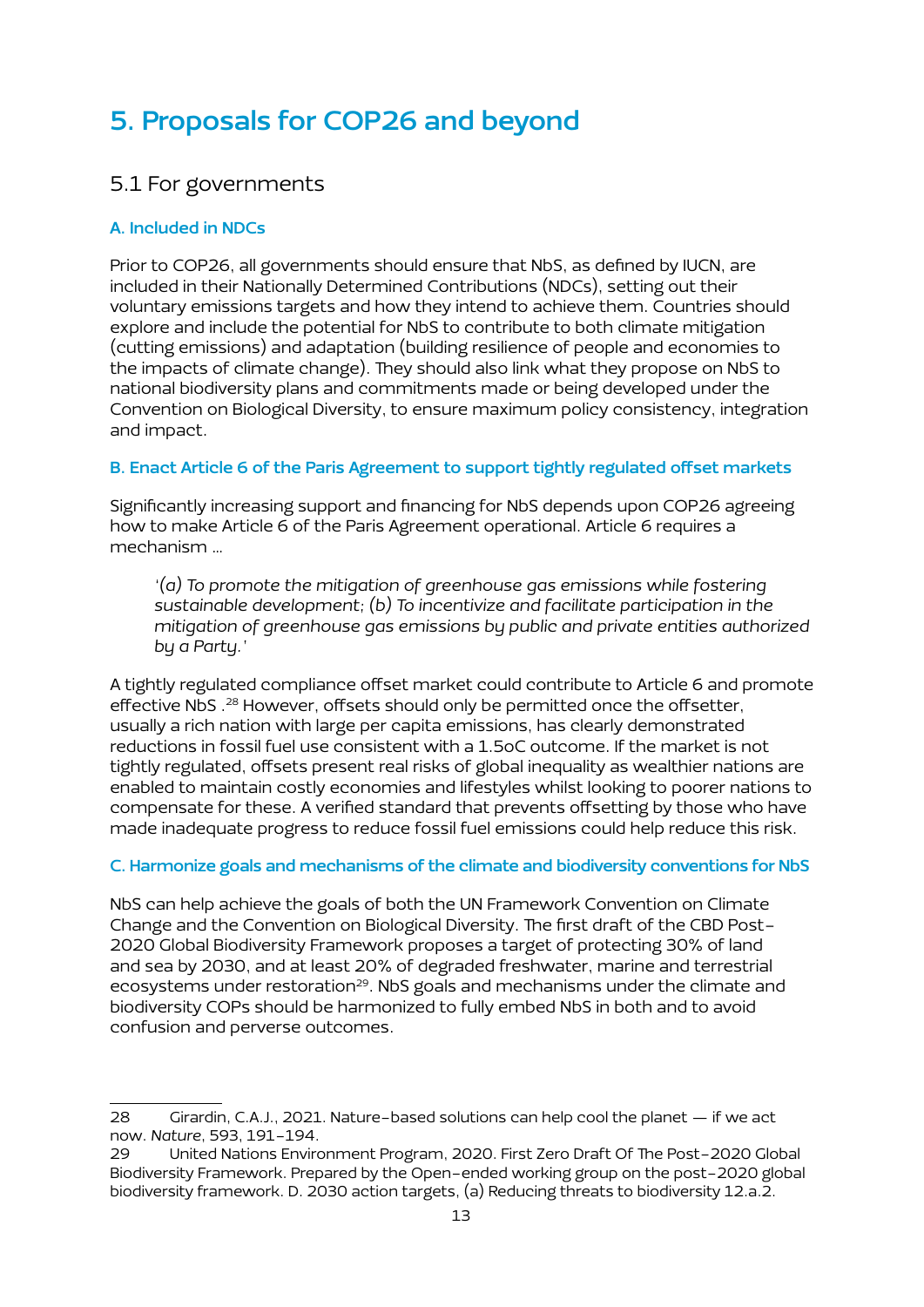#### <span id="page-13-0"></span>**D. Ensure free, prior and informed consent by Indigenous communities and local communities for NbS**

Free, prior and informed consent (FPIC) must be secured prior to NbS being implemented, otherwise there are risks that projects will have negative and perverse outcomes for Indigenous peoples and local communities. This is a particular risk when NbS are proposed by high-carbon governments and corporations in the Global North seeking emissions offsets to be implemented in the Global South where access to information and good governance may be lacking.

#### **E. Ensure that the potential contributions of NbS are considered in all four goals for COP26 set out by the host government (UK), which are:**

- Secure global net zero by mid-century and keep 1.5 degrees within reach
- Adapt to protect communities and natural habitats
- Mobilize finance
- Work together to tackle climate change

NbS has the potential to make a significant contribution in all areas. It will also need resourcing so agreement should be advanced or reached on how to do that.

### **F. Promote the potential of NbS to create good quality and sustainable livelihoods**

As the world continues to struggle with COVID and its impact on national economies, and many national populations continue to grow, there is an urgent need to create jobs, whether for young adults entering the job market or for those who have lost them. The need for economies to rapidly exit fossil fuel will also require the creation of alternative employment for those affected by this switch. Along with renewable energy, NbS have considerable potential to create good quality employment, for example in:

- Land regeneration, including reforestation, restoration of wetlands and grasslands, urban greenspace creation and restoration
- Land and biodiversity mapping
- Processing, manufacturing and sale of sustainable products
- Eco tourism
- Local and national governance

There will be a particular need to enable Finance Departments, accustomed to working with economies driven by fossil-fuel, extractive industries, and unsustainable production and consumption, to understand and support NbS as part of a wider strategy to slash carbon emissions rapidly and help countries to adapt to climate change impacts. National leaders attending COP should specifically commit their Finance Departments to acting in support of NbS.

### 5.2 For churches and para-church organizations

The Christian church, globally, has very significant land assets as well as experience of living sustainably. It also has, in some countries, significant partnerships with private landowners, business and governments, which it could seek to influence. Therefore we call upon churches and church institutions in all countries to: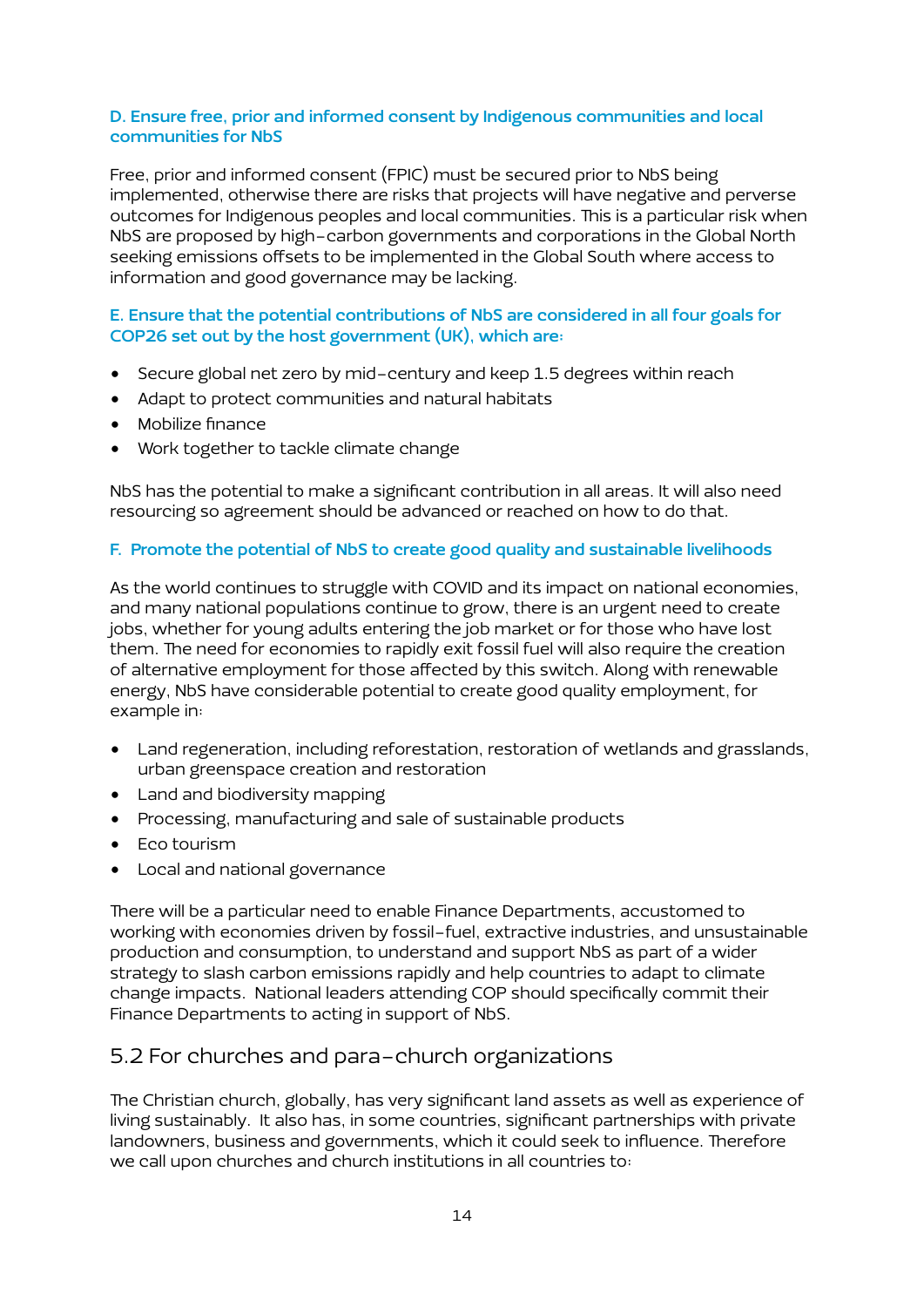**A. Share their learning across borders and traditions**, to accelerate and maximize the contribution of church-managed land to addressing climate change and its impacts, and to protecting nature through NbS.

**B. Assess the capacity of their landholdings to contribute to NbS**, and to develop and publish plans for them to do so within two years of COP26, or integrate NbS fully into existing environmental strategies and plans.

**C. We call on churches in rich countries to set ambitious targets to continually reduce carbon emissions and become Carbon Neutral**30 as part of global efforts to reach Net Zero, including offsetting their unavoidable emissions by supporting churches in poorer countries most affected by climate change.

**D. We call on churches to influence other landholders** to steward their land for nature and address climate change.

**E. We strongly encourage churches to form and join networks** at the national level to learn and support each other in accelerating local churches' response to the climate and biodiversity crises, including implementing NbS locally.

**F. We call on Christian leaders to model actions towards carbon neutrality** in their own lives and challenge individuals and organizations within their sphere of influence to radically reduce dependency on fossil fuels.

<sup>30 &#</sup>x27;Net Zero' has no officially agreed definition and is more appropriate for use at a global/national level rather than by individual organizations. To be 'Carbon Neutral' an organization must have assessed at least its Scope 1 and 2 emissions, reduced emissions through a target-driven carbon management plan, and offset excess emissions. (See PAS 2060 https:// www.bsigroup.com/en-GB/pas-2060-carbon-neutrality/).